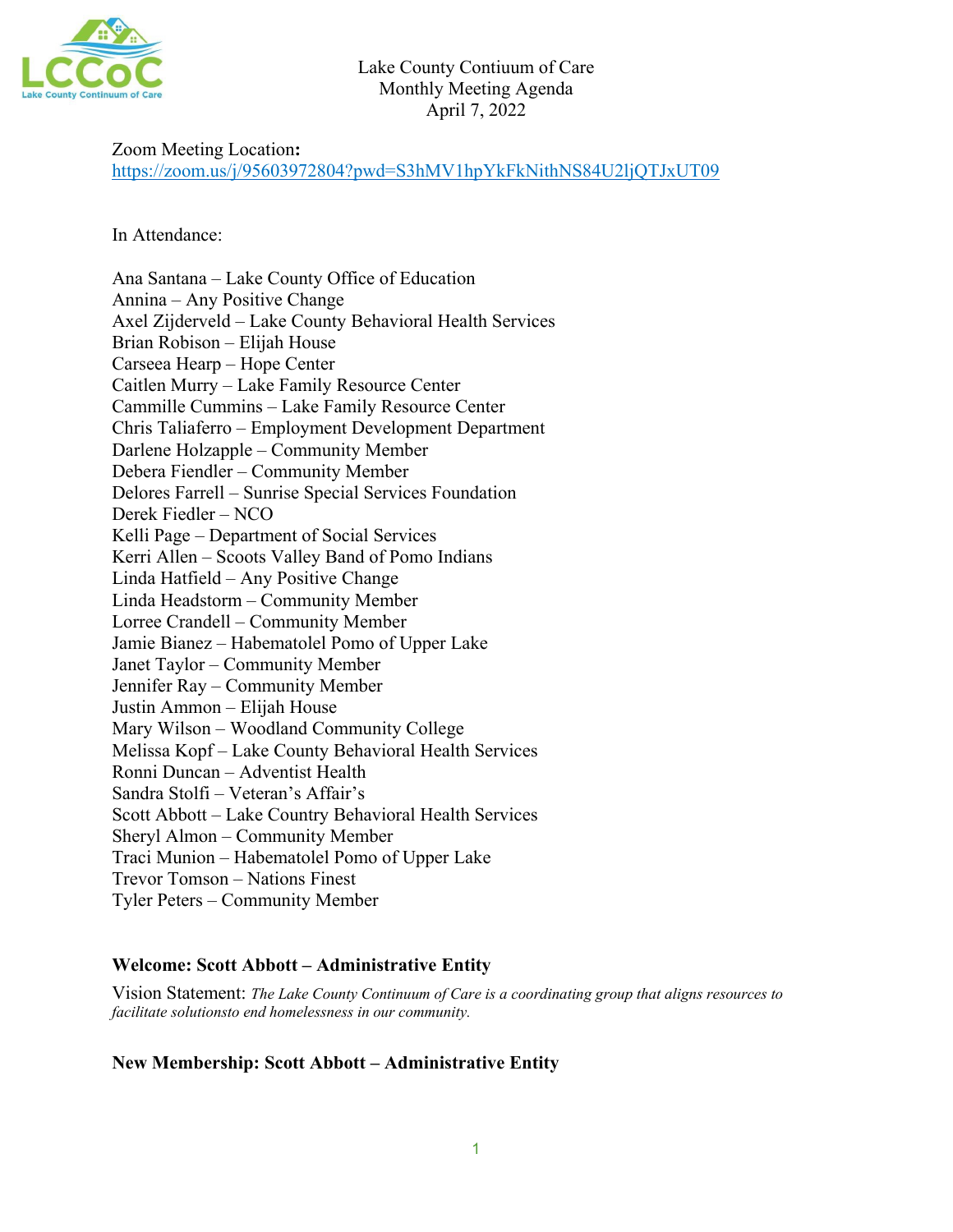

None

**Motions: Scott Abbott – Administrative Entity**

**Noted that Attendance was left off the meeting minutes. Melissa did not get last meeting minute's attendance. Melissa to add attendance.** 

**Motion to pass minutes with understanding that March Attendance will be added to minutes – Passed**

**Voting:** 

**Chair – Lorree Crandell**

**Discussion on potential conflict of interest based on HUD requirements and if we look at one person's we need to look at all persons. We should consult the CoC Attorney (Homebase). Scott – We already consulted with Gillian with Homebase. Sheryl – I think we should review it for all board members.** 

**Yes – 9**   $N_0 - 2$ 

**Equity Committee – Delores Farrell**

**Yes – Unanimous** 

**Secretary – Melissa Kopf** 

**Yes – Unanimous** 

#### **CoC Committee Updates:** *30 Minutes 3 minutes per committee chair*

*(Please check out the CoC Committees for more informed discussions. Committee meetings can be found on our website:* [lakecoc.org](file://co.lake.ca.us/fileshares/Health%20Services/Mental%20Health/SHARED/MH%20SHARED/COC/MEETING_agends-minutes_2022/CoC_Minutes_Agendas_2022/lakecoc.org)

Interfaith - *Debra Fiedler*

- We will have a meeting soon.
- A pervious pastor from Santa Rosa who will be coming to discuss how they united to help the homeless.
- We are putting out a survey to pastors to convey to us there needs and concerns on helping to house the homeless during the winter months.

Performance Review - *Caitlen Murray*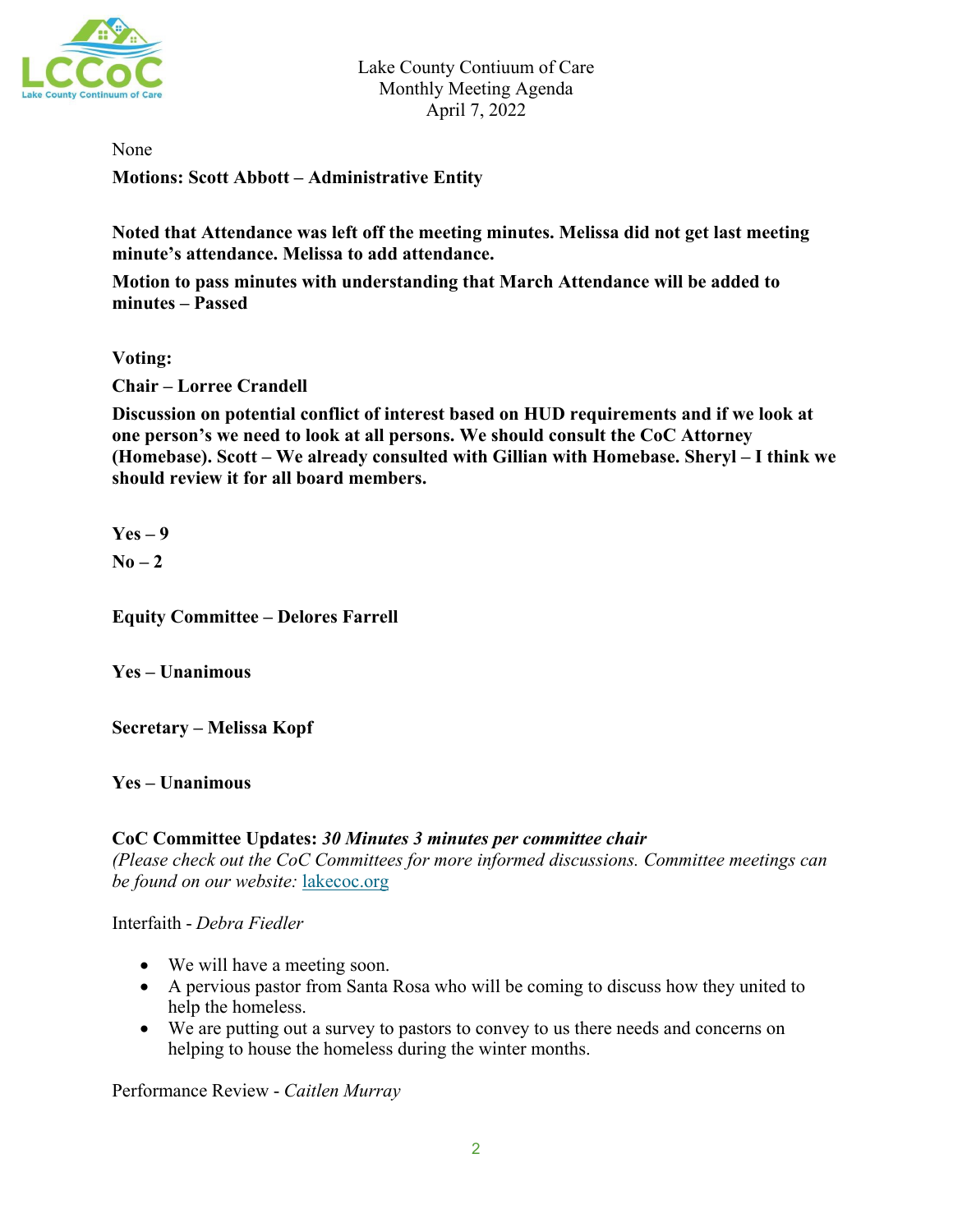

- Shared screen See Page 6 to see presentation Spreadsheet
- Working on bringing data storytelling to Performance Review.
- We reviewed Elijah House and Project Restoration.
- Looked at areas we will be reviewing in the spreadsheet and what we will be looking for in the contracts.
- One of the goals of performance review is to look at what has happened in the program and what can facilitate an improve model.
- Request to see one of the reviews in the executive Board Meeting.

Point-in-Time Count - *Rev. Shannon Kimbell-Auth – Absent Melissa Kopf discussing where the reporting of the PIT and HIC count is with HDX*

- Entering data in HDX from Counting Us.
- Unsheltered Count is pretty much done.
- Gathering Sheltered count from HMIS and should have it done in the next week or two.
- Discussion on when the report will be available to the CoC.
- The data is due at the end of April. When I am done I can send an email to the CoC giving everyone the official numbers.

HMIS / Coordinated Entry - *Brian Robison*

- I plan to step down within the next couple of months. Elijah House is expanding.
- CES Policy is very close to being finished. Teddie and Gillian have been going back and forth on that.
- I am making sure EHV prioritization is well documented.
- I am working with the Pathways Hub to make sure they understand the process and will be able to do their part when CES goes online.
- Big Thanks to Brian.

Strategic Planning - *Doreen Gilmore – Absent*

Grant Selection - *Sheryl Almon*

- Current Funding Opportunity for Pets and Homelessness. (Not CoC Funded)
- No Grant Meeting this Month

Homeless Liaison - *L.J. – Absent* 

Housing Navigators - *Natalie Baker – Absent Melissa Kopf providing update:*

- The Housing Navigators is working on Hello Landlords campaign with a Landlord Appreciation Event.
- Shared Screen See Page 7 Rough Draft flyer from 100 Day Challenge will be used for the event.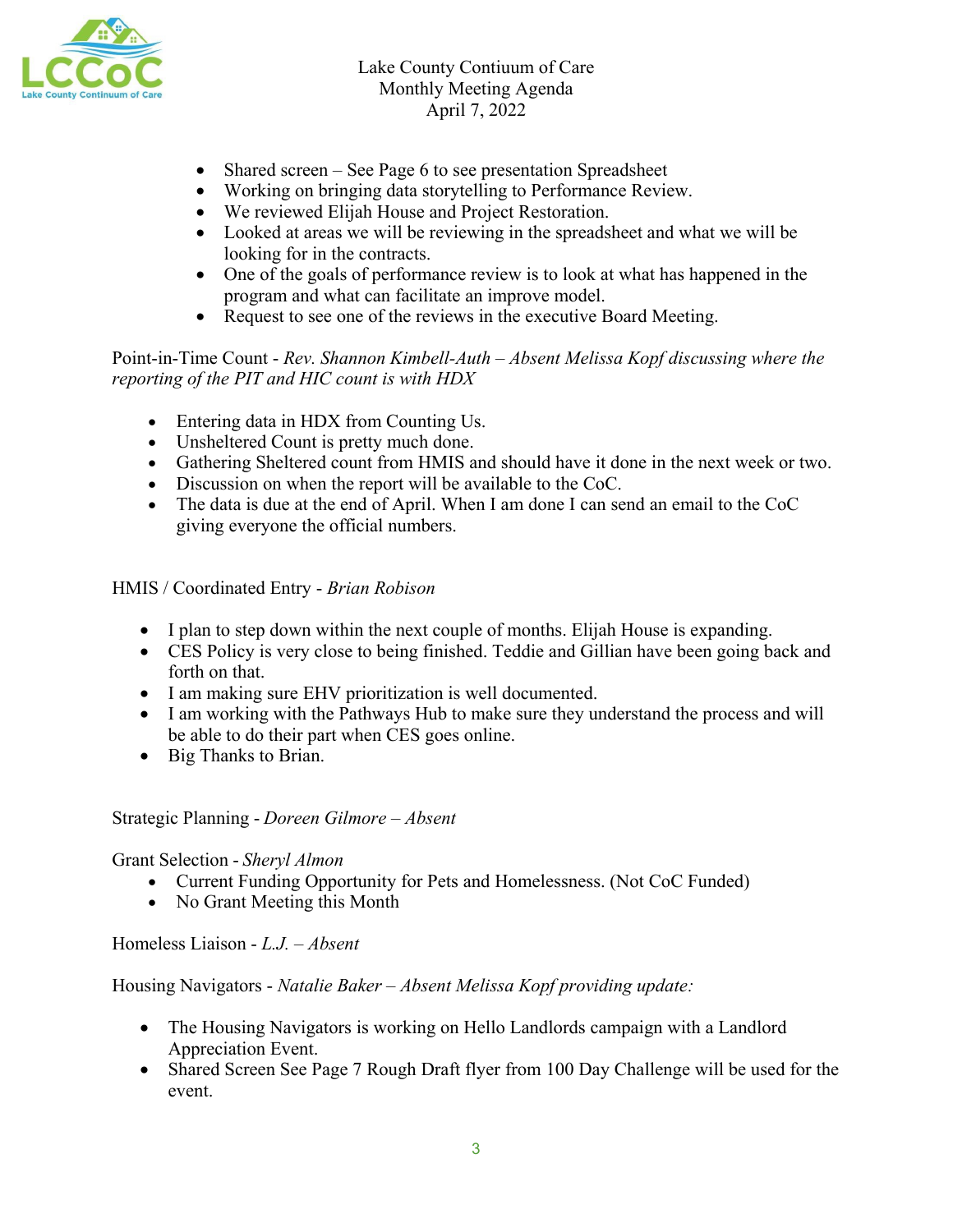• Event will be to show appreciation and gratitude for landlords working with the homeless population.

Equity Committee - *Need Chair*

- *Delores – I am on the Community Visioning Forum Committee. Formed at the direction of the BOS proclamation.*
- *Committee hired a facilitator to look at Lake County involving equity and inclusion.*
- *Sharing this information with the Continuum will be valuable.*

# Administrative Entity – *Scott Abbott and Melissa Kopf*

- Currently working on applying for 3 grants.
- Family Homelessness Challenge (FHC), presentation later in the meeting because we need the CoC's feedback.
- Youth Demonstration Homelessness Program (YDHP), difficult to attain but we want to try. It's related to the FHC and has overlap.
- Housing, Homeless and Prevention Round 3 (HHAP 3), due in June. Special set aside for Native American Tribes.
- TA from TAC from HHAP 3. We are using the TA assistance to identify areas in our county to better serve our youth.

## **New Business / Organizational Announcements** *20 Minutes*

- **COVID-19 Housing Transition SSTU** Todd Metcalf **Absent tabled to next month.**
- **Youth Working Group**  HHAP 3 and TA is helping us to create a youth working group. We decided the best way to have our meeting would be when RCS has their Youth Board meeting. This will serve as our Youth Action Board.
- **Family Homelessness Challenge Grant** Melissa sent out a summary of the grant. It is offered through the State of California. It is competitive. There is only 15 Million Dollars being offered throughout the State of California. Only Local Government or CoC's can apply. Its target is families with minor children who meet the HUD definition of homeless which includes on the street, doubled up, domestic violence victims. This aligns with the CoC's prioritization. Working with entities who work directly with youth. The idea of this grant is to take families who are homeless or at risk of homelessness and quickly turn them around and stabilize their housing situations. LCOE would be a huge partner but hasn't been approached yet because we are waiting to see if the CoC will endorse this application. LCOE has the information on the families that would fit this description. We have to prove with this application that it is innovate and can be replicated. If we get the funding and show good progress we are guaranteed funding for years 3 and 4. Comments – Kanocti Unified School District, DSS, TANIF need to be at the table. Linda – Yes, Kanocti would be as part of LCOE. DSS would be part of this as part of the county. DSS, Probation, both police departments, County Sherriff, Tribes education programs, ICWA. Scott – **Any disagreement about the CoC applying for**